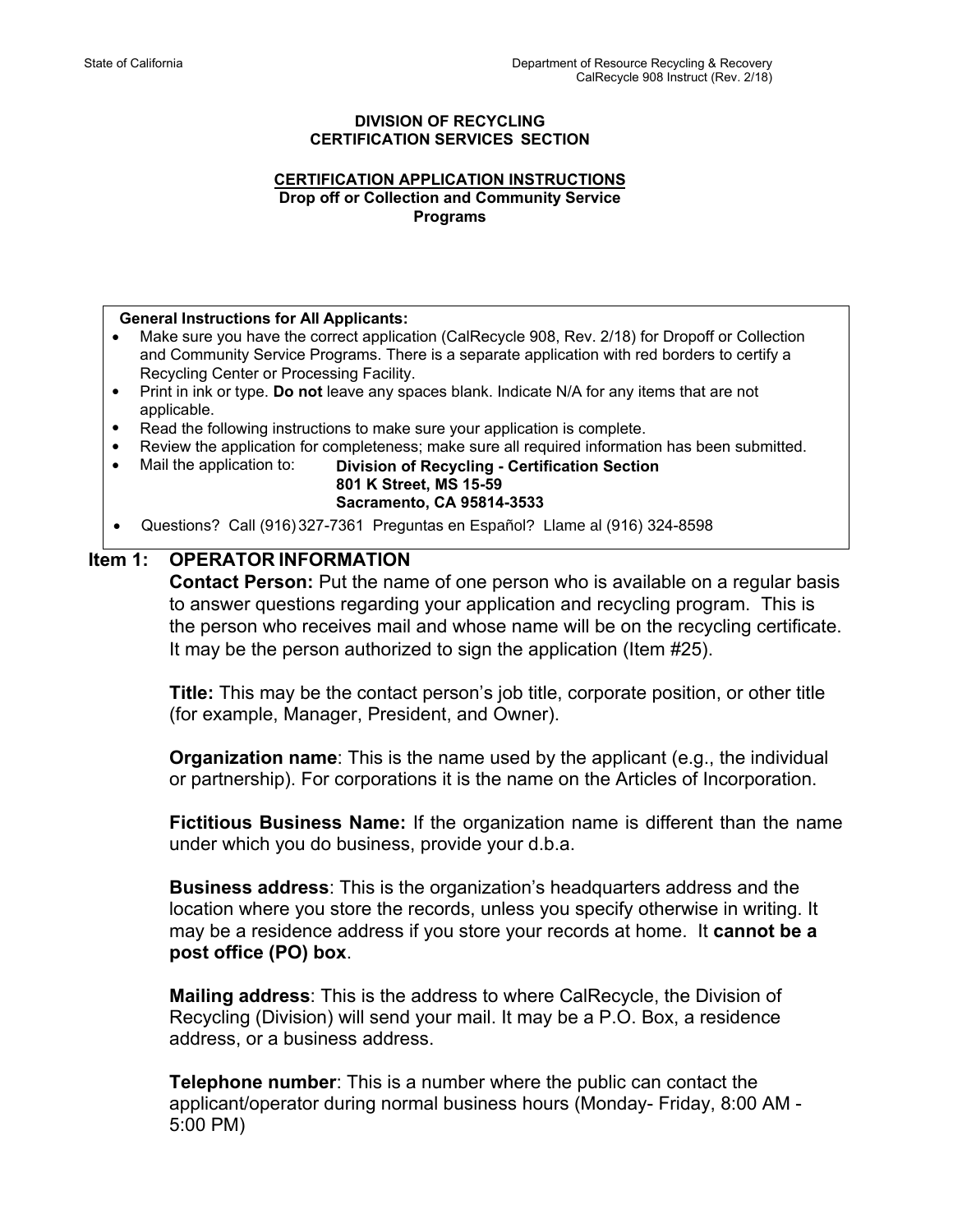**Item 2: Type of Organization: Check** only **one** organization box and **submit all of the documentation requested for that organization type**.

## **PARTNERSHIPS**

- Indicate **"General"** or **"Limited"**.
- Provide copy of **current partnership agreement**.

# **CORPORATION**

- Indicate the **Corporate number** (this number can be found stamped in the top right-hand corner of the Articles).
- Indicate if the corporation is **profit or nonprofit**.
- Indicate if the corporation is **domestic** (originating in California), or **foreign (submit copy of certificate from California Secretary of State)**.
- Provide the **name of the agent for service of process** (person or entity to be served legal documents).
- Submit copy of the **initial and any amended Articles of Incorporation**.
- List of the current **corporate officers with position titles**.

## **LIMITED LIABILITY COMPANY**

- Indicate if the corporation is **domestic** (originating in California), or **foreign (submit copy of certificate from California Secretary of State)**.
- Provide the **name of the agent for service of process** (person or entity to be served legal documents).
- Submit copy of **Articles of Organization**.
- Submit copy of **Statement of Information**.
- Submit copy of **operating agreement**.

## **HUSBAND AND WIFE CO-OWNERSHIP**

Provide the **Name of Spouse** on the application.

## **GOVERNMENT OR PUBLIC AGENCY**

- Indicate **"City" "County" "City & County" "Others"**.
- Submit copy of **Governing Board Resolution** authorizing this application.

**Item 3: SUBMIT A COPY OF THE FICTITIOUS BUSINESS NAME STATEMENT, IF APPLICABLE** 

A fictitious business name statement is a document filed with the city or county that allows the entity to use another name.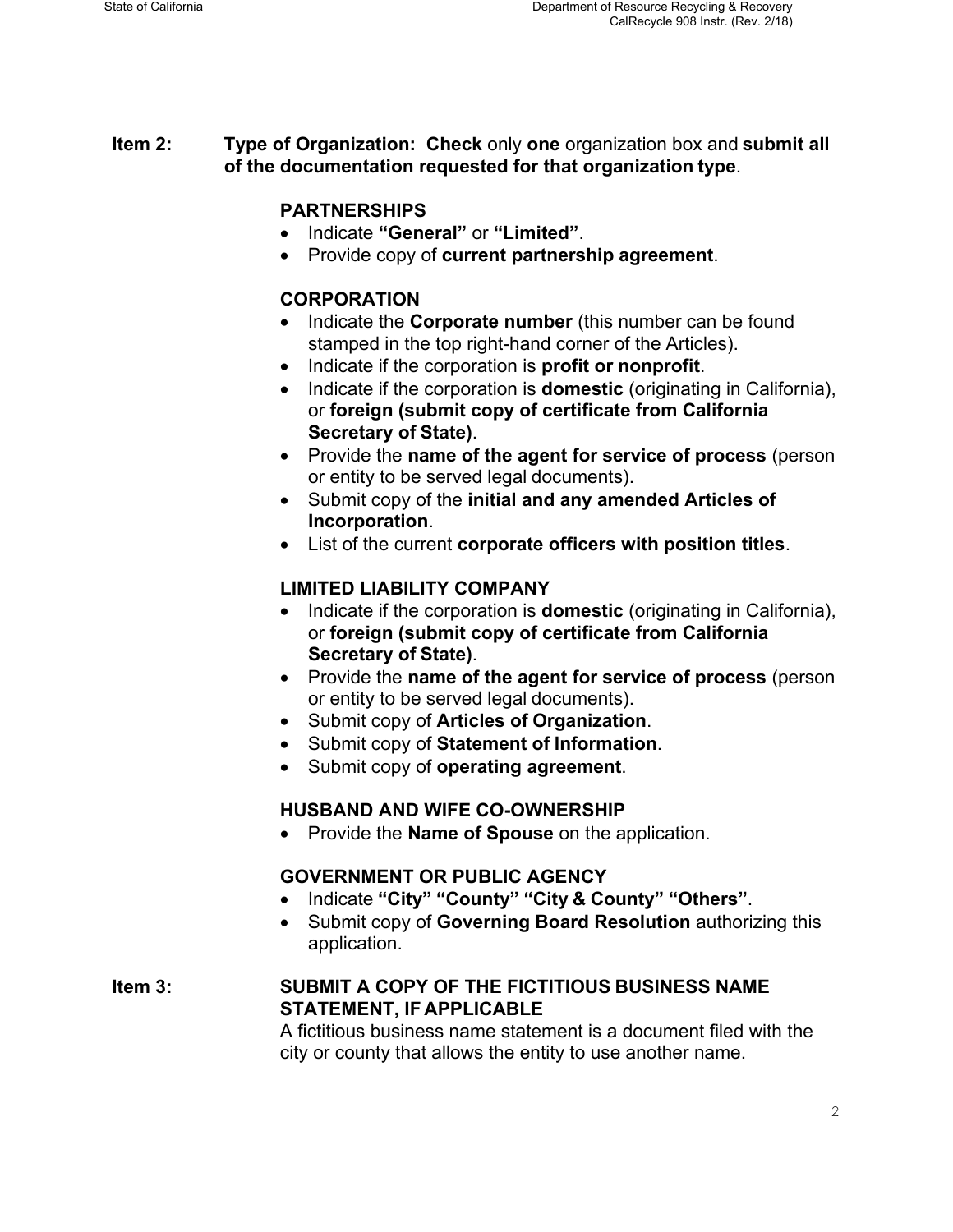- Identification Number (EIN). This is the number used by you or **Item 4: Federal Identification Number:** Also known as an Employer your company to pay Federal and State taxes. This number must be provided by all entities. **Applicants that are seeking certification as an individual and do not employ any staff, and husband and wife entities that do not employ any staff, may use their social security number**. If you need a federal I.D. number, contact your local Internal Revenue Service Office to obtain a copy of Form SS-4 "Application for Employer Identification Number".
- **Items 5-8:** Check **"yes"** or **"no"** in response to these questions. Then provide information relating to your certification history.
- speak English, indicate the type of language spoken on the line **Item 9:** Check "**yes**" or "no" in response to this question. If you do not provided.

**\*\* as much information as possible \*\*Note: Items #10-#24 assist the Division in determining the type of recycling program you are proposing to operate and where you obtain materials. Provide** 

- **Item 12:** If you plan to apply for certification as a Neighborhood Dropoff **Item 10:** Put the name of your program. This is the organization name or the d.b.a. **Item 11:** Check the appropriate box(es) to indicate the type(s) of empty beverage containers you plan to collect or accept as a dropoff or collection or community service program. Program, answer **"yes"** and **submit copy of a letter of authorization from city, county, or city and county specifying** 
	- **the dropoff locations, and a regional map outlining the geographical area served**. List the address(es) of the dropoff location(s) served under the neighborhood dropoff program on the application.
- **Item 13:** If you plan to collect beverage containers regularly from specific locations, your response to this item should be **"yes"**.
- **Item 14:** If you plan to collect beverage containers on a daily, weekly, or monthly basis, or at set times, your response to this item should be **"yes"**. If you plan to pick up on call, check 'no' and note that you will pick up when called.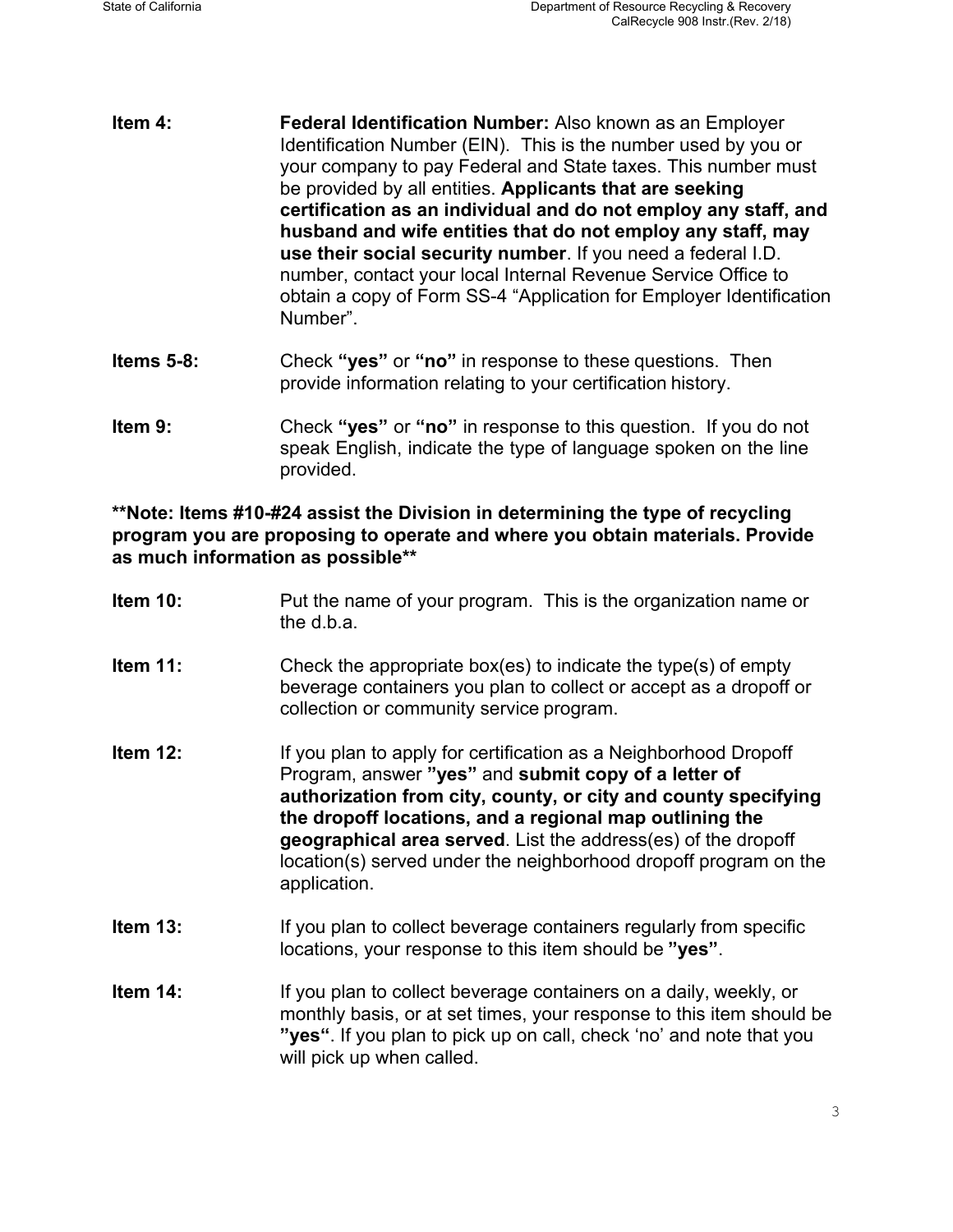- **ITEMS 15 & 16:** If you plan to collect empty beverage containers from the types of establishments listed, check **"yes"** and provide the information requested. If you plan to collect form these types of establishments, but have not yet established your collection locations, check **"yes"** and write 'not yet established' on the application.
- **Item 17:** If you plan to collect empty beverage containers from other locations, complete this item.
- **Item 18:** Check "yes" if you plan to have any receptacle where people can drop or donate their empty beverage containers. Indicate how many and where.
- **Item 19:** If you plan to collect empty beverage containers at residential curbside under written acknowledgment by a local government agency, be aware that curbside collection requires a separate registration process. Your response to this item should be 'no' since curbside collection is not part of your dropoff or collection, or community service program.
- **Item 20:** Check "yes" if you operate a materials recovery facility (MRF) that separates or removes beverage containers from mixed municipal waste (garbage) under permit by a local government agency. Provide a copy of your current permit or formal acknowledgment of operation from the local government agency.
- **Item 21:** If you operate a dropoff or collection program located on federal land, check **"yes"** and submit written authorization for State inspectors to enter the property unannounced. Also, indicate if the program is located at a national park, military installations, or other federal property.
- **Item 22:** Your response to this item should be **"no"**. Dropoff or Collection Programs and Community Service Programs **CANNOT** pay refund value for empty beverage containers. If you respond **"yes"** to this item, explain your response.
- **Item 23:** Check **"yes"** or **"no"** to indicate if you plan to pay scrap value for empty beverage containers as a dropoff or collection program or community service program.